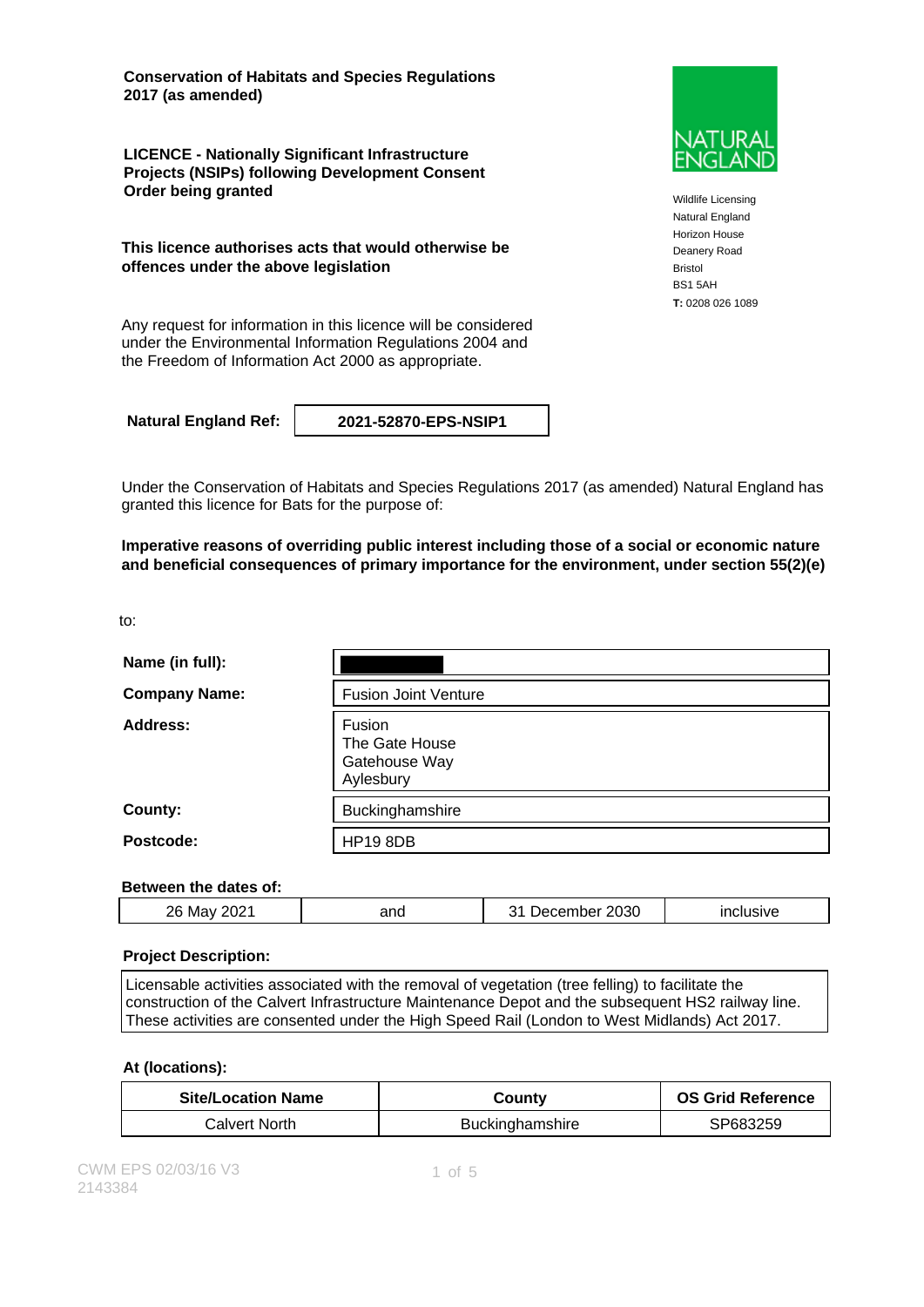### **For the following Species; activities and methods:**

| <b>Species Common Name</b><br>(Taxonomic Name) | <b>Activity</b>                                                                   | <b>Method</b>                                                                                                                                                                                        |
|------------------------------------------------|-----------------------------------------------------------------------------------|------------------------------------------------------------------------------------------------------------------------------------------------------------------------------------------------------|
| Brown long-eared<br>(Plecotus auritus)         | Capture; Damage resting<br>place; Destroy resting<br>place; Disturb; Transport    | By endoscope; By hand; Destructive<br>search by soft demolition; Disturbance by<br>illumination; Disturbance by noise or<br>vibration; Permanent exclusion;<br>Temporary obstruction of roost access |
| Daubenton's<br>(Myotis daubentonii)            | Capture; Damage<br>breeding site; Destroy<br>breeding site; Disturb;<br>Transport | By endoscope; By hand; Destructive<br>search by soft demolition; Disturbance by<br>illumination; Disturbance by noise or<br>vibration; Permanent exclusion;<br>Temporary obstruction of roost access |
| <b>Noctule</b><br>(Nyctalus noctula)           | Capture; Damage resting<br>place; Destroy resting<br>place; Disturb; Transport    | By endoscope; By hand; Destructive<br>search by soft demolition; Disturbance by<br>illumination; Disturbance by noise or<br>vibration; Permanent exclusion;<br>Temporary obstruction of roost access |

### **For the following licensable activities and maximum numbers:**

| <b>Licensable Activity</b> | <b>Permitted Species</b><br><b>Common Name</b> | <b>Maximum Number</b>                   |
|----------------------------|------------------------------------------------|-----------------------------------------|
| Capture                    | Brown long-eared                               | $\overline{2}$                          |
|                            | Daubenton's                                    | 5                                       |
|                            | Noctule                                        | 1                                       |
| Damage breeding site       | Daubenton's                                    | See Additional Condition for<br>details |
| Damage resting place       | Brown long-eared                               | See Additional Condition for<br>details |
|                            | Noctule                                        | See Additional Condition for<br>details |
| Destroy breeding site      | Daubenton's                                    | See Additional Condition for<br>details |
| Destroy resting place      | Brown long-eared                               | See Additional Condition for<br>details |
|                            | <b>Noctule</b>                                 | See Additional Condition for<br>details |
| <b>Disturb</b>             | Brown long-eared                               | Not Specified                           |
|                            | Daubenton's                                    | Not Specified                           |
|                            | Noctule                                        | Not Specified                           |
| Transport                  | Brown long-eared                               | $\overline{2}$                          |
|                            | Daubenton's                                    | 5                                       |
|                            | Noctule                                        | 1                                       |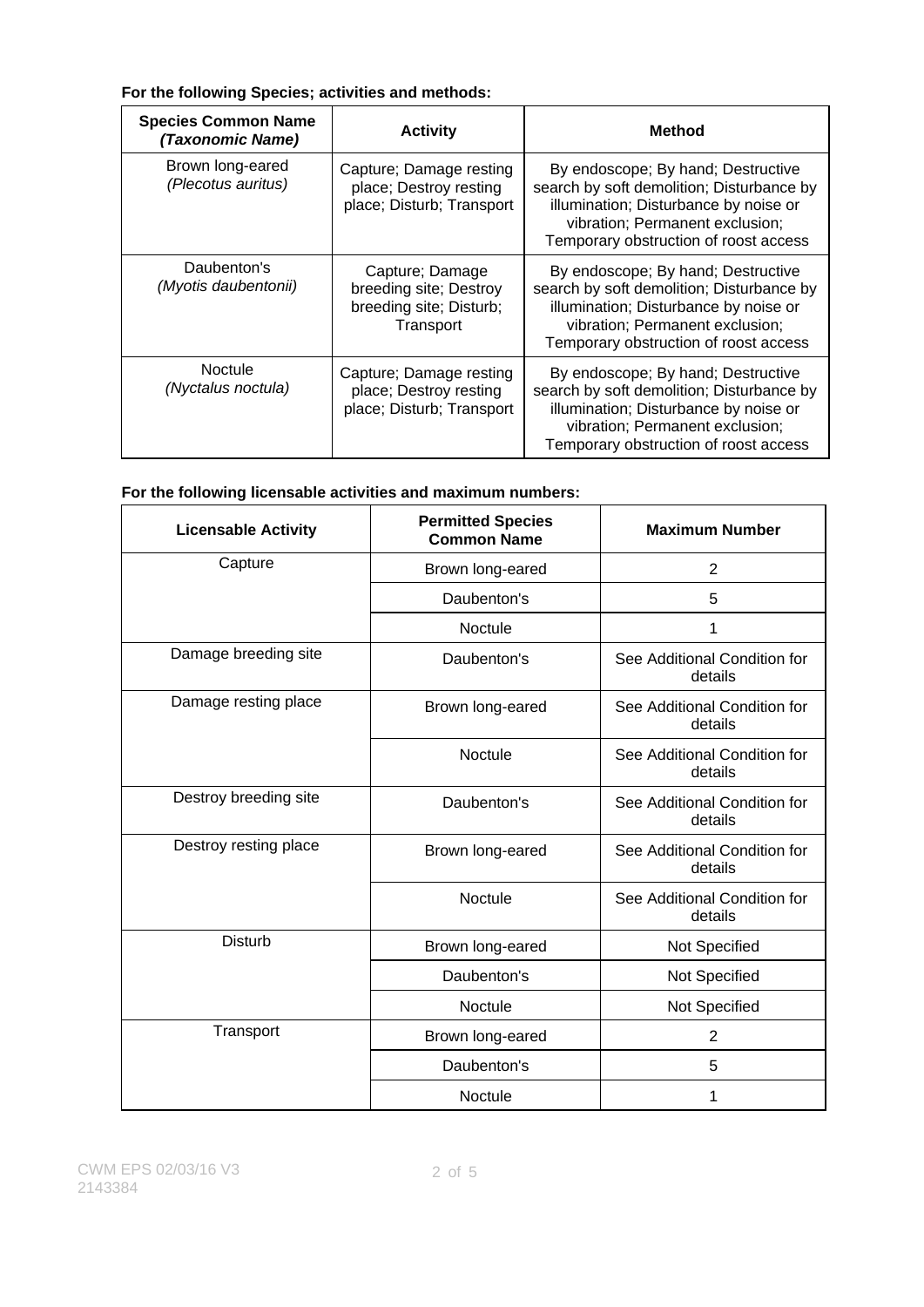# **PLEASE NOTE**

The maximum number(s) stated in the above table refers to the maximum number of individuals of the stated species that can be captured or transported under the terms of this licence and the maximum number/s of resting places or breeding sites that can be damaged or destroyed under this licence (if applicable). Maximum numbers cannot be specified and do not apply to disturbance activities. Where applicable, please also refer to the special conditions outlined in your licence Annex for further details on how this/these maximum number(s) applies/apply to the activities permitted under your licence.

**This licence is granted subject to the licensee, including servants and named agents, adhering to the conditions and notes specified below and to the activities agreed in the Method Statement, or Annex and Work Schedule, between the licensee and Natural England. The Method Statement, or Annex, for the mitigation scheme is appended to this licence. The following person is authorised to act on behalf of the licensee:**

| <b>Consultant Name:</b>                                                                                                                                                                                                                                          |                                                                                                                  |  |
|------------------------------------------------------------------------------------------------------------------------------------------------------------------------------------------------------------------------------------------------------------------|------------------------------------------------------------------------------------------------------------------|--|
|                                                                                                                                                                                                                                                                  | Windrush Ecology Limited, The Isis Innovation Centre<br><b>Howbery Park</b><br><b>Benson Lane</b><br>Wallingford |  |
| County:                                                                                                                                                                                                                                                          | Oxfordshire                                                                                                      |  |
| Postcode:                                                                                                                                                                                                                                                        | <b>OX10 8BA</b>                                                                                                  |  |
| Signature:                                                                                                                                                                                                                                                       | Date:<br>26 May 2021<br>(for and on behalf of Natural England)                                                   |  |
| <b>WARNING</b>                                                                                                                                                                                                                                                   |                                                                                                                  |  |
| This licence authorises acts that would otherwise be offences under the<br><b>Conservation of Habitats and Species Regulations 2017 (as amended). Any</b><br>departure from the conditions relating to this licence may be an offence under that<br>legislation; |                                                                                                                  |  |

- **This licence conveys no authority for actions prohibited by any other legislation;**
- **This licence can be modified or revoked at any time by Natural England, but this will not be done unless there are good reasons for doing so. The licence is likely to be revoked immediately if it is discovered that false information had been provided which resulted in the issue of the licence.**
- **Bodies corporate and their directors/secretaries are liable for offences under the Conservation of Habitats and Species Regulations 2017 (as amended).**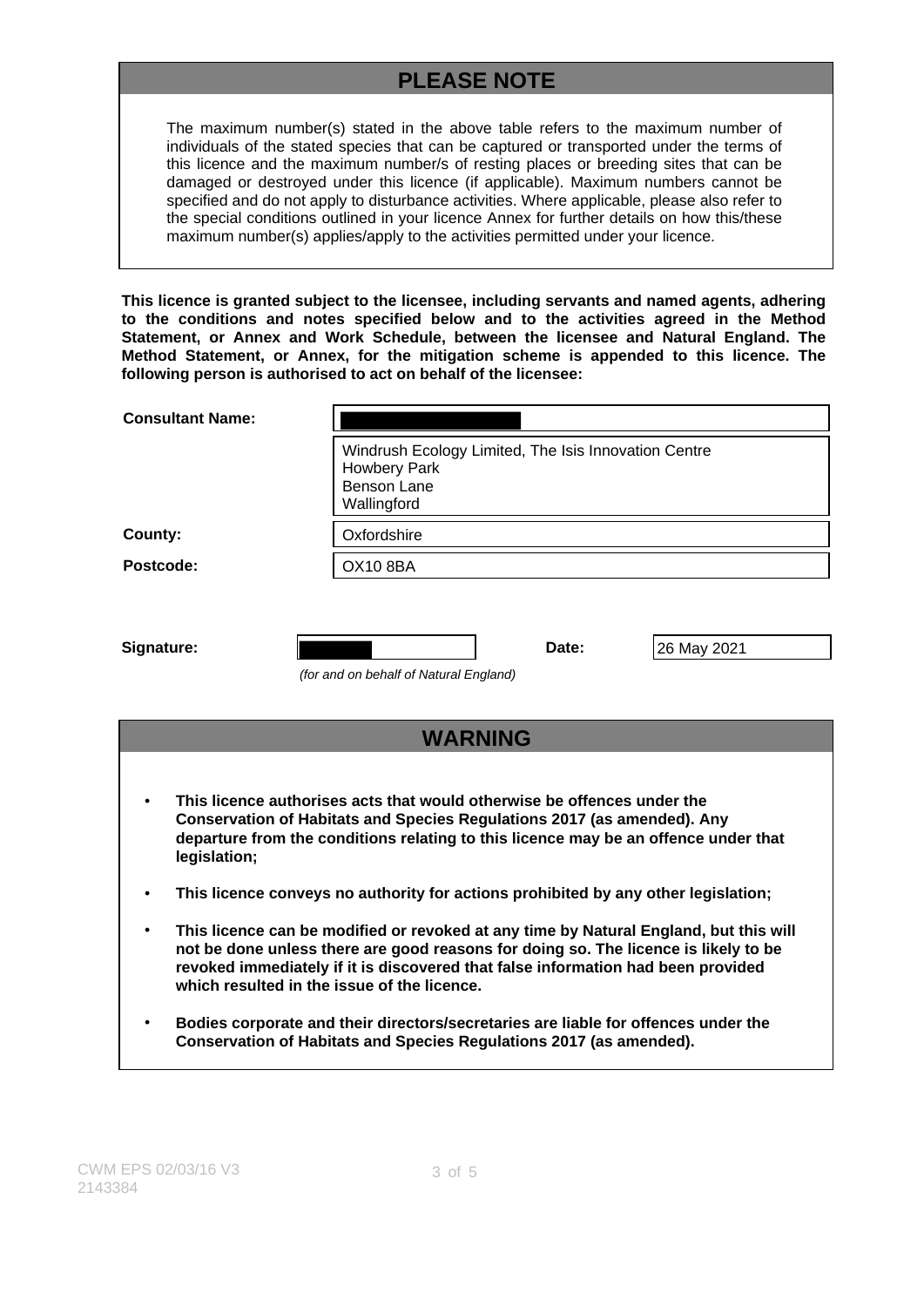## **LICENCE CONDITIONS**

- 1. The licensee is responsible for ensuring that operations comply with all terms and conditions of the licence.
- 2. While engaged in the activities to which this licence applies the licensee shall make a copy of the licence (including any Annex and Work Schedule if applicable) available for inspection on each site where the activities are taking place and shall produce it on demand to any constable or an officer of Natural England.
- 3. No agent of the licensee shall carry out any of the activities to which this licence (including any Annex and Work Schedule if applicable) applies unless authorised in writing by the licensee, appointing them the licensee's agent. The agent shall make a copy of the authorisation available for and shall produce it on demand to any constable or officer of Natural England.
- 4. The licensee must submit a written report of actions taken under the licence (including any Annex and Work Schedule if applicable), even if no action is taken, and send it to the Natural England officer at the address shown at the top of the report form, to arrive not later than 14 days (two weeks) after the expiry of the licence. Failure to make reports may result in the licence being revoked and/or the refusal to grant subsequent licences. Please note some licences may have additional reporting requirements specified in an attached Annex.
- 5. It is a condition of the licence (including any Annex and Work Schedule if applicable) that any post development monitoring data (e.g. survey data and habitat assessment) including nil returns are submitted to Natural England to arrive no later than 14 days (two weeks) after the expiry of the licence or as specified in any Annex. Post development survey data (except nil returns) must also be sent to the relevant Local Biological Records centre within this time period.
- 6. A person authorised by the licensee shall provide him/her with such information as is within his/ her knowledge and is necessary for the report, which the licensee is required to make to Natural England.
- 7. The licensee shall permit an officer of Natural England, accompanied by such persons as he/ she considers necessary for the purpose, on production of his/her identification on demand, reasonable access to the site for monitoring purposes and to be present during any operations carried out under the authority of this licence for the purpose of ascertaining whether the conditions of this licence are being, or have been, complied with. The licensee shall give all reasonable assistance to an officer of Natural England and any persons accompanying him/her.
- 8. The licensee, including servants and named agents, must adhere to the activities; the licensable methods; the numbers per species (if relevant) and the timescales agreed between the Licensee and Natural England in the Method Statement or, if applicable, in the Annex and Work Schedule attached to the licence.
- 9. All activities authorised by this licence, and all equipment used in connection herewith shall be carried out, constructed and maintained (as the case may be) so as to avoid cruelty, unnecessary injury or distress to any species covered by this licence.
- 10. Methods used in connection with the execution of this licence must comply with the relevant published mitigation guidelines, unless otherwise agreed with Natural England.
- 11. Good practice and reasonable avoidance measures must be followed at all times.